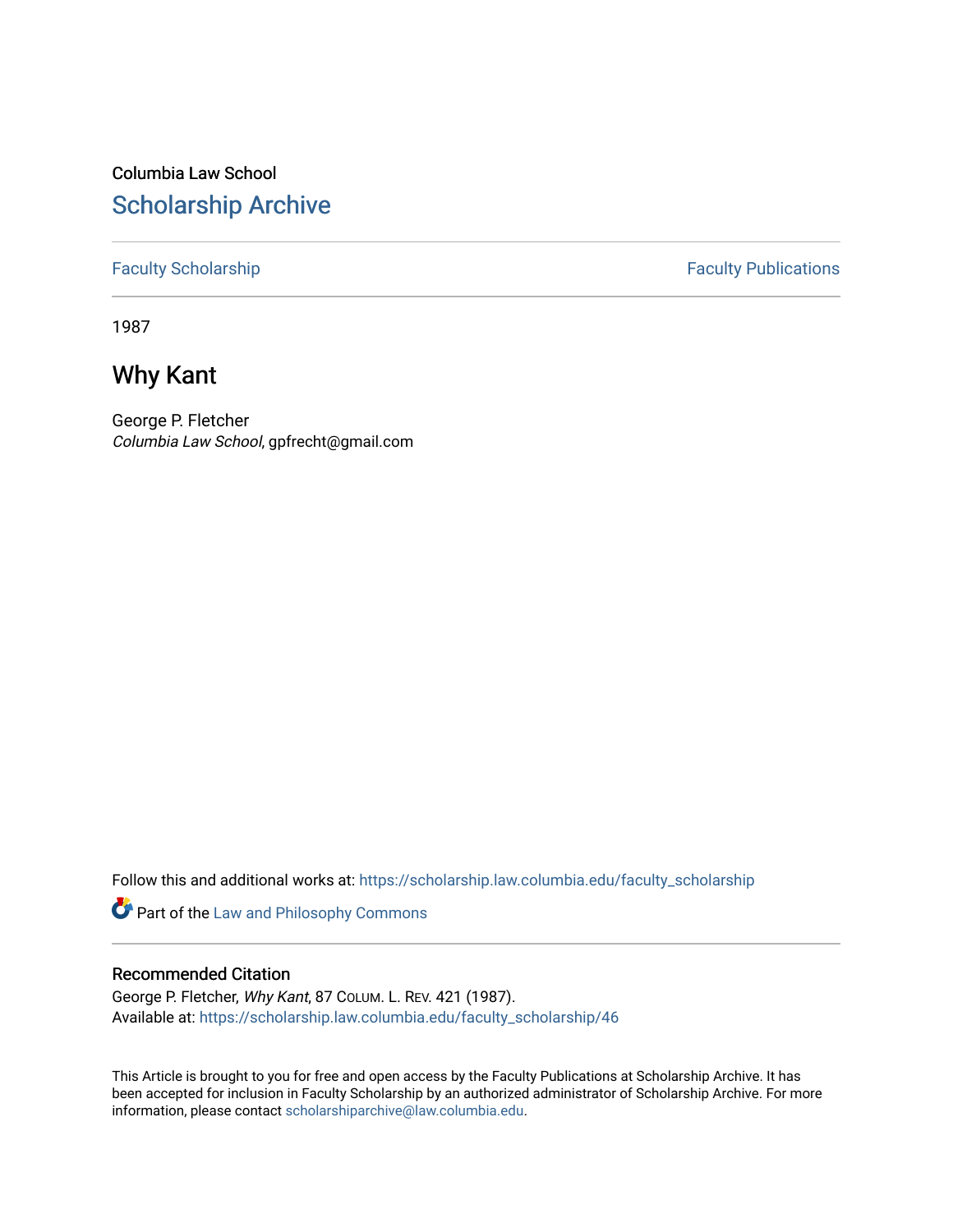#### WHY KANT

#### *George P. Fletcher*

These essays are the outgrowth of a conference on Kantian Legal Theory held at the the Arden Homestead in Harriman, New York, September 26-28, 1986.1 Some of them are versions of papers originally presented at the conference (Weinrib, Murphy, Finnis, Fletcher); others are a response to the three days of provocative discussion (Richards, Grey, Benson).2 The underlying premise of the conference was that although philosophers and academic lawyers have devoted considerable attention to Kant's moral theory, very few have written much about Kant's legal theory. I should add: written *in English.3* The recent German literature overflows with books and articles about the long neglected *Rechtslehre.4* The purpose of the conference, at least in part, was to correct this imbalance and to direct the attention of North Americans to Kant's importance as a legal thinker as well as a philosopher of theoretical and practical reason.

There was another purpose as well. But to state my own aims in organizing this event, I must digress and offer a personal, perhaps idiosyncratic, account of the current intellectual scene in North American law schools.

From the second world war to Kennedy's assassination and for several years thereafter, a consensus prevailed in law schools about the policies that should gnide the law's development. The reigning policies were these: (1) in tort law: cost spreading, compensation of victims and discouragement of excessive risk taking; (2) in contracts: facilitation of economically productive exchanges; and (3) in criminal law: deterrence and confinement of dangerous offenders. The pursuit of these

<sup>1.</sup> The conference was supported by a grant from the Liberty Fund, Indianapolis, Indiana.

<sup>2.</sup> The other participants were Bruce Ackerman, Meir Dan-Cohen, Douglas Dryer, Kent Greenawalt, Mary Gregor, Herbert Morris, Wolfgang Naucke, Andrzej Rapaczynski, Donald Regan, and Robert Paul Wolff.

**<sup>3.</sup>** The legal theory is found primarily in the *Rechtslehre,* which is the first half of the I. Kant, Die Metaphysik der Sitten (1797). Many libraries have the complete translation, The Philosophy of Law *(Rechtslehre)* (W. Hastie trans. 1887) [hereinafter Philosophy of Law]. The current, partial and flawed translation, The Metaphysical Elements ofJustice *(J.* Ladd trans. 1965) *(Rechtslehre)* [hereinafter Metaphysical Elements ofJustice], is more widely used. A full and accurate translation is necessary in order to direct more attention to this segment of Kantian theory. About the only book on Kantian legal theory in English is the useful monograph, J. Murphy, Kant: The Philosophy of Right (1970). For some valuable comments on Kant's concept of law, see M. Gregor, Laws of Freedom (1963).

<sup>4.</sup> See, e.g., H. G. Deggau, Die Aporien der Rechtslehre Kants (1983); W. Kersting, Wohlgeordnete Freiheit (Quellen und Studien zur Philosophie, Bd. 20, 1984); K. Kiihl, Eigentumsordnung als Freiheitsordnung (Reihe Praktische Philosophie, Bd. 20, 1984); Materialien zu Kants Rechtsphilosophie (Z. Batscha ed. 1976).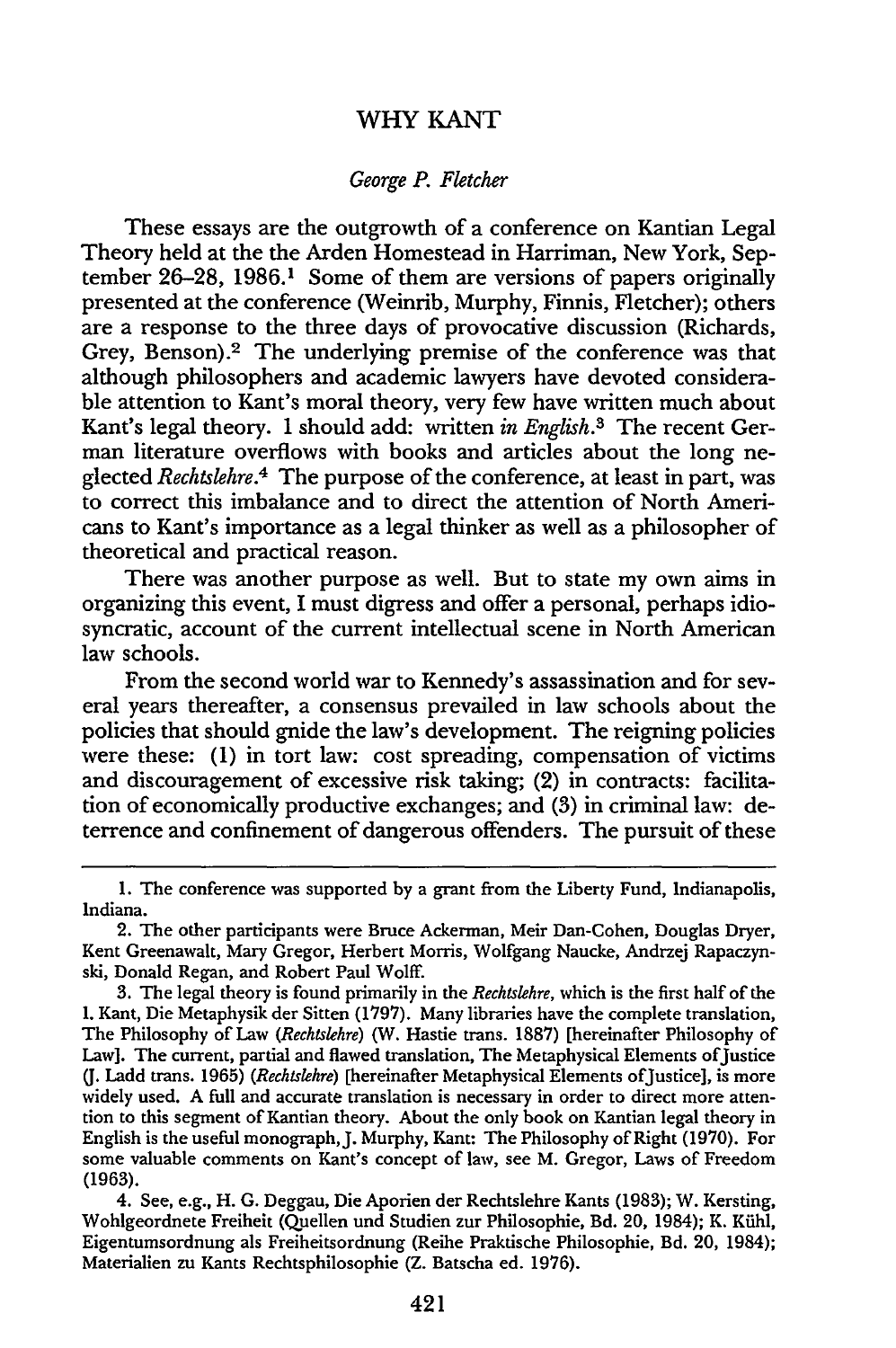policies in the least costly way defines a utilitarian approach to legal decision making. Brainerd Currie captured the reigning faith in policy analysis by insisting that the only sound basis for any law is the promotion of "governmental interests"-utilitarian policies by another name.<sup>5</sup>

So far as I know, there was no serious opposition to this orthodoxy of the law schools. An opposing view might have come from a natural lawyer. But no one like John Finnis was writing at the time.<sup>6</sup> An argument for the internal integrity of the common law might have been heard, but Ernest Weinrib had yet to speak out.<sup>7</sup> Perhaps someone seriously might have advanced an argument for retributive punishment, but neither Herbert Morris<sup>8</sup> nor Jeffrie Murphy<sup>9</sup> had yet protested against the reigning utilitarian orthodoxy.

In a recent description of the scene circa **1960,10** Richard Posner claims that the prevailing consensus consisted of both agreement on general political objectives and a general aversion to interdisciplinary studies in the law.<sup>11</sup> He is obviously right that the liberal consensus of that period has dissolved in the face of new groups--blacks, women, activist Jews, gays—entering the debate over fundamental rights.<sup>12</sup> Looking back on the politics of our pre-liberation America, one wonders who was arguing with whom. It seems like most of us were then in the closet or in the wings waiting to join the action.

Posner also argnes that the last quarter century has witnessed a radical change in attitude towards interdisciplinary studies. 13 I wonder whether he is right and indeed how we would go about assessing whether or not he is. From the standpoint of the interdisciplinary studies, the leading law schools in the Kennedy era were perhaps more serious places than they are today. Ehrenzweig in the West<sup>14</sup> and Joe Goldstein<sup>15</sup> in the East were culling the psychoanalytic literature for applications to legal problems. Kalven and Zeisel were then engaged in

**9.** SeeJ. Murphy, supra note **3,** at 140-44.

**10.** Posner, The Decline of Law as an Autonomous Discipline: **1962-1987, 100** Harv. L. Rev. **761 (1987).**

- **11. Id.** at **766.**
- 12. Id. at **764-67.**
- **13.** Id. at **767-69.**

**15.** See, e.g.,J. Goldstein, **A.** Dershowitz & R. Schwartz, Criminal Law: Theory and Process (1974);J. Goldstein **&J.** Katz, The Family and the **Law (1965).**

**<sup>5.</sup>** See, e.g., Currie, Married Women's Contracts: A Study in Conflict-of-Laws Method, 25 U. Chi. L. Rev. 227 (1958); Currie, Survival of Actions: Adjudication versus Automation in the Conflict of Laws, 10 Stan. L. Rev. **205** (1958).

<sup>6.</sup> SeeJ. Finnis, Natural Law and Natural Rights (1980).

**<sup>7.</sup>** Weinrib, Toward a Moral Theory of Negligence Law, 2 Law & Phil. **37 (1983).**

**<sup>8.</sup>** H. Morris, Persons and Punishment, *in* On Guilt and Innocence **31 (1976).**

<sup>14.</sup> See, e.g., **A.** Ehrenzweig, Psychoanalytic Jurisprudence **(1971);** Ehrenzweig, **A** Psychoanalysis of the Insanity Plea-Clues to the Problems of Criminal Responsibility and Insanity in the Death Cell, **73** Yale **LJ.** 425 (1964), *revised in* **1** Crim. L. Bull., Nov. **1965,** at **3.**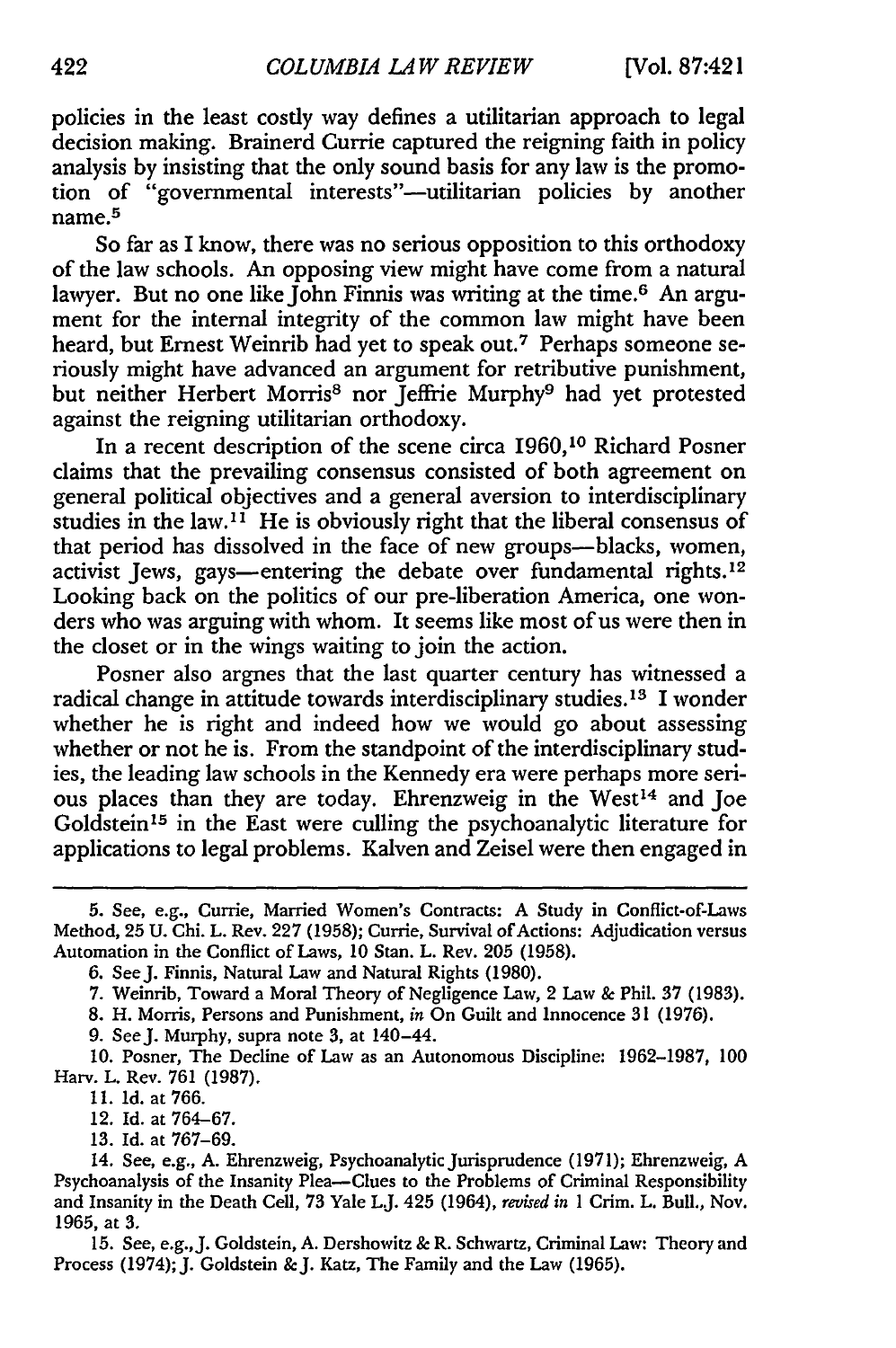their path-breaking study of the jury system. 16 Calabresi was writing his first major article in a field that later came to be called Law & Economics.<sup>17</sup> A generation earlier, Llewellyn had lived with the Cheyenne Indians and studied their law ways.<sup>18</sup> Perhaps, as Posner maintains, there was not much going on at Harvard.<sup>19</sup> But at Yale, Chicago, and Berkeley scholars approached neighboring disciplines with a zeal and open-mindedness that can still serve as a model to the profession.

What has changed, for good or ill, is an enormous shift in the center of gravity of interdisciplinary studies. Psychoanalysis and sociology are out; economics is in. In the early 1960's, the common view was that the law could not progress in its policy-making unless we had a better understanding of human behavior.20 The disciplines in fashion were those that sought to understand the curious way that concrete individuals behave in their legal interactions.

Given that aspiration in the early 1960's, it is odd that law faculties should have shifted their loyalties to economics, a field that assumes the rational pursuit of self-interest in its model of human interaction. It is hard to imagine an assumption more foreign to the behavioral sciences. The best account of this shift comes from Leff, who attributes the appeal of economics to the yearning of law professors to feel empirical while they remained sitting in their armchairs.<sup>21</sup> The simplicity of the economic model enabled law professors to apply a method that produced results, and if not results, at least a great deal of literature.

Let us suppose, however, that Posner is correct in claiming an upsurge of interest in interdisciplinary studies. The connection between that trend and the disintegration of the political consensus is not at all clear. Posner claims that both testify to the decline of law as an "autonomous discipline."<sup>22</sup> But what does it mean to say that law is a "discipline" and moreover an "autonomous discipline?" I suppose a "discipline"-with mathematics as the model-presupposes well-defined criteria of argument, assertion and proof. To the extent that legal argument is now more overtly political than it once was, the law is that much less of a discipline: arguments reflect personal commitments more than the consequence of a shared method of working with sources. A discipline is autonomous, apparently, if it floats on its own

20. See supra notes 14 & **15.**

22. Posner, supra note **10,** at **766-67.**

**<sup>16.</sup>** H. Kalven & H. Zeisel, The American Jury (1966).

<sup>17.</sup> Calabresi, Some Thoughts on Risk Distribution and the Law of Torts, 70 Yale LJ. 499 **(1961).**

**<sup>18.</sup>** K. Llewellyn & **E.A.** Hoebel, The Cheyenne Way (1941).

**<sup>19.</sup>** Posner, supra note **10,** at 763. For another description of the prevailing orthodoxy at Harvard under the sway of Hart and Sacks, see Simon, The Ideology of Advocacy: Procedural justice and Professional Ethics, **1978** Wis. L. Rev. **29, 61-91** (describing "legal instrumentalism").

**<sup>21.</sup>** Leff, Economic Analysis of Law: Some Realism about Nominalism, **60** Va. L. Rev. 451, **455-59** (1974).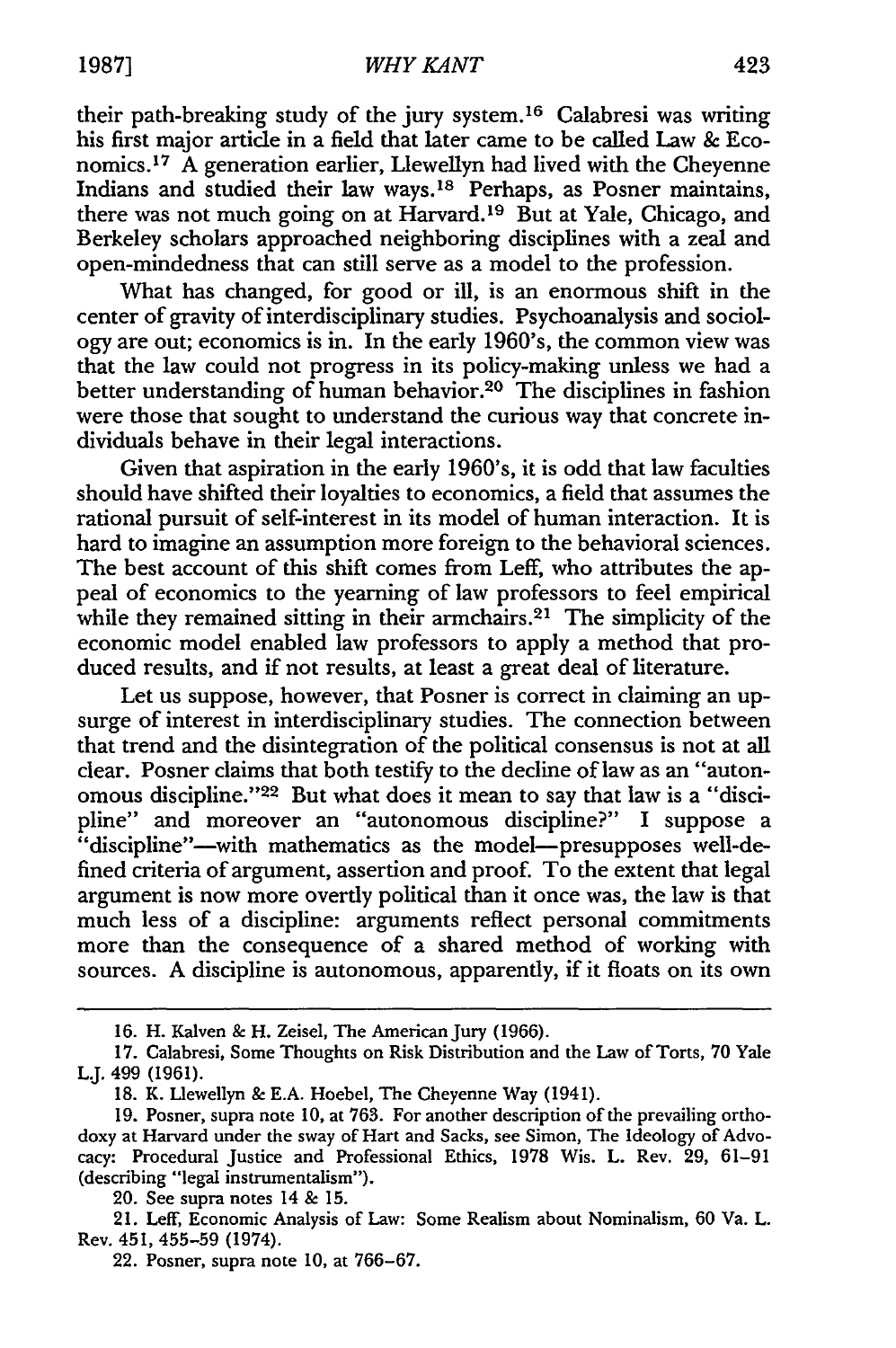bottom, without relying on timber cannibalized from someone else's vessel. In this sense, interdisciplinary work undermines the "autonomy" of legal studies.

The notion of "autonomous law" conveys more than Posner attributes to it. The term suggests that judges can and do decide cases solely on the basis of legal materials-i.e., as "mechanical" decision makers. In the post-Realist age, it would be difficult to find an academic who takes the "autonomy" of the law seriously in this strong sense. The weaker sense of the term used by Posner stresses the virtues of Kelsen's "pure" theory of law. Kelsen argued that the law should stand as its own discipline, free of politics and independent of other bodies of knowledge.<sup>23</sup>

Until recently, I never understood why Kelsen's influence was so much greater in Latin America than in the English-speaking world. A conversation in Havana with a Cuban professor $24$  brought home the appeal of the pure theory of law in countries where the alternative is coerced deference to the reigning political ideology. Because Americans are less fearful that any of the political currents now coursing through the law could ever become an official line to which we must adhere, we casually abandon the line between legal studies and politics, and between law and other disciplines, such as sociology and economics, that are vulnerable to political control.

The correct meaning of "autonomy" in law may not be worth arguing about, but it is important to get clear about the current intellectual landscape. It matters whether we regard the shift toward law and economics (L&E) as connected, in some important way, with the infusion of new political perspectives in the ongoing legal debate. I don't think that it is, except perhaps by accident of the personalities who ply the trade of micro-economics. Yet there is a widespread view that the practitioners of L&E stand for a right wing political agenda. One hears this claim most often from the self-styled left in the law schools, the surprisingly influential movement of Critical Legal Studies (CLS).

It is worth pausing to reflect on several characteristics of these two schools of thought, L&E and CLS, for these two are the best-organized, most ambitious voices in the law schools today. Eventually, I shall argue that the Kantian arguments reflected in this symposium represent a third way in legal thought, but first a few words about the competition supposedly on the right and on the left.

If one focuses on a group of people talking about ideas, and one wants to know whether they represent either a discipline or a school of thought, the first questions to ask, I think, are these: **(1)** Is there a common text that everyone in the school has mastered and can discuss competently? (2) Is there a shared understanding about what consti-

**<sup>23.</sup>** H. Kelsen, Pure Theory of Law (M. Knight trans. **1967).**

<sup>24.</sup> The conversation took place in March **1986.**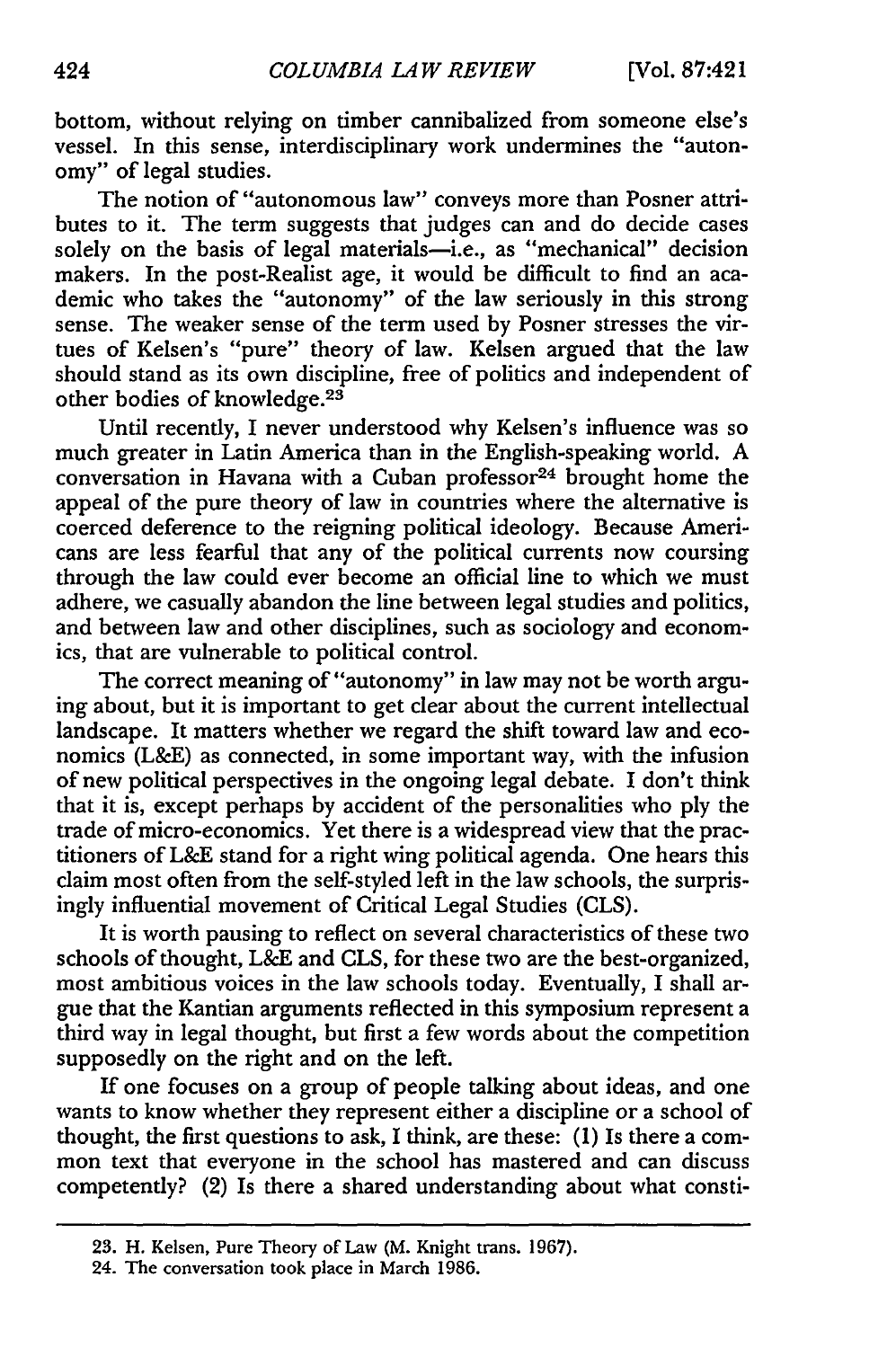tutes a contribution (a good argument or insightful point) within the discourse of the school? I would submit that without a shared understanding about which texts are central and what constitutes a contribution to discourse, we can hardly speak of a crystallized intellectual movement.

Applying these criteria, we could hardly say that legal thought in the United States is either one discipline or a school within a discipline. There is no common text that one would expect all candidates for teaching positions to have mastered. Perhaps there are some cases— *Palsgraf, Erie, Miranda-that* every educated lawyer can be expected to discuss. When, however, it comes to specifying what legal academics should know beyond the craft of lawyering, the profession flounders.

The foundational article in L&E, the one everyone has to know, is Coase's spectacular but simple refutation25 of the conventional Pigouvian theory of externalities.<sup>26</sup> This article should have been the last economic word on the law, for the theorem holds that under ideal conditions, the law is irrelevant to the allocation of productive resources that the affected parties themselves will agree upon.

In the beginning Coase's article had very little influence on the thinking of law professors. Calabresi continued to write as though the Pigouvian theory was correct: automobile accidents were an externality of the activities that caused them.27 If the field of L&E depended on Coase's article alone, it might have remained a peripheral inquiry into the impact of transaction costs on economic predictions derived from the Coasian model of bargaining under ideal circumstances. For economics to have a serious impact on law, what was needed was not a hypothesis about the law's irrelevance, but a norm that would help lawyers and judges get on with their work of deciding cases.

The critical move came in the revival of the Kaldor-Hicks conception of economic efficiency. 28 Pareto efficiency, which requires that everyone actually be better off (or no worse off) than under inefficient solutions, provides little help to the law; it rules out coercive interventions that make some people worse off. And what is the law except a system for doing precisely that? In contrast, the Kaldor-Hicks standard of efficiency permits the courts to intervene and harm one party for the sake of another. A court may coerce *A* to transfer an asset to *B* if under ideal conditions, *B* would have had the incentive to pay *4* an amount sufficient to induce *A* voluntarily to transfer the asset to him. From the point of view of efficiency, it does not matter whether *B* compensates *4,* for the transfer of the asset to the person who values it more (namely

**<sup>25.</sup>** Coase, The Problem of Social Cost, 3J.L. & Econ. 1 **(1960).**

**<sup>26.</sup> A.** Pigou, The Economics of Welfare 134 (4th ed. **1932).**

**<sup>27.</sup>** Calabresi, The Decision for Accidents: An Approach to Nonfault Allocation of Costs, **78** Harv. L. Rev. **713 (1965).**

**<sup>28.</sup> A.** Feldman, Welfare Economics and Social Choice Theory 142-43 **(1980)** (definition of Kaldor-Hicks criterion).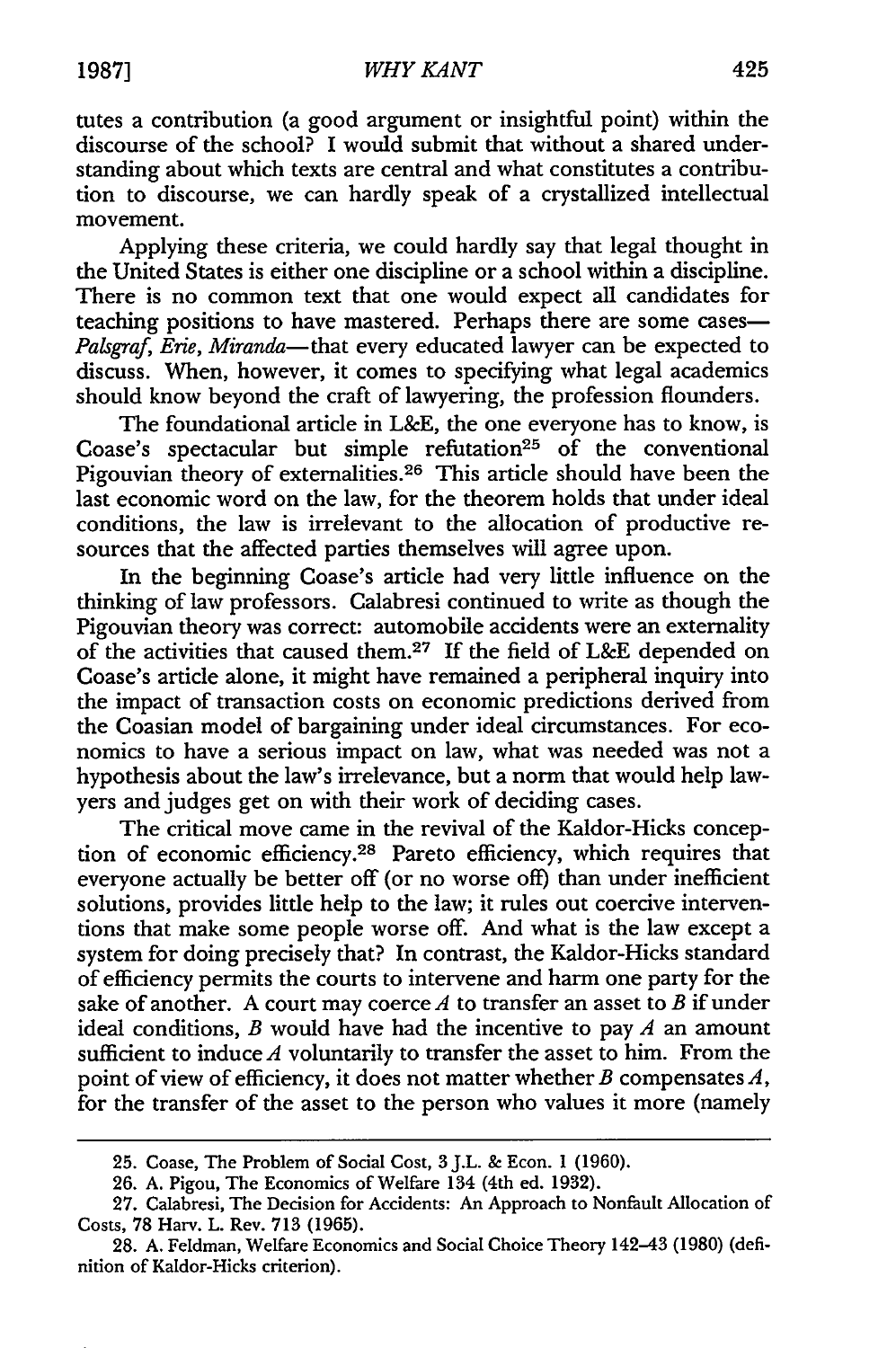*B)* is "economically" efficient. Compensation is a secondary question that belongs more to the domain of equity than of economic inquiry.

So far as I know, the Kaldor-Hicks standard of efficiency first came to the attention of lawyers in Michelman's remarkable article on the takings clause.29 But efficiency did not become a buzzword in theoretical legal discourse until after Posner's textbook claimed that there was nothing untoward about applying the standard of efficiency to solve cases. $30$  Supposedly, judges in the common law have always sought the efficient solution to legal conflicts.

Within the parameters of L&E, it is fairly easy to identify a contribution to the field. The best thing to do is to show how the standard of efficiency accounts for other areas of law, to develop a new argument about why the legal system is efficient, or to propose legal reform that will advance efficiency.<sup>31</sup> As "normal science," $3^2$  this kind of work carries forward and confirms the methods and premises of the school.

As the basic texts of Critical Legal Studies, I would nominate Roberto Unger's first book, *Knowledge and Politics*<sup>33</sup> and Duncan Kennedy's first major article, "Form and Substance in Private Law Adjudication."<sup>34</sup> Unger's book convinced large numbers of thoughtful law professors that liberalism was rife with insoluable antinomies, causing many American academics on the left to distance themselves from the liberal left. Kennedy's article carries forward the theme of insoluable antinomies and argues that contract doctrine can never overcome the endless dialectic of individualism and altruism.

As the theme of efficiency can be played out across the domain of legal inquiry, so do the arguments of indeterminancy, antinomy and incoherence lend themselves to easy replication. It is not hard to argue that "general rules do not decide concrete cases" or that a particular argument in the law lends itself to manipulation.<sup>35</sup> It has all been said before.

As the two extremes in current thought, **L&E** and **CLS** have more in common than their respective practitioners realize. First, both are the offspring of well-established schools of legal thought that have

<sup>29.</sup> Michelman, Property, Utility and Fairness: Comments on the Ethical Foundations of 'Just Compensation" Law, 80 Harv. L. Rev. **1165,** 1174 (1967).

**<sup>30.</sup>** R. Posner, Economic Analysis of Law 6-8 (1st ed. 1973). A version of the same standard is found in Calabresi's influential theory of the "cheapest cost avoider." See **G.** Calabresi, The Costs of Accidents 136-40 (1970).

<sup>31.</sup> See Priest, The Common Law Process and the Selection of Efficient Rules, 6J. Legal Stud. **65** (1977).

<sup>32.</sup> T. Kuhn, Structure of Scientific Revolutions **10** (2d ed. 1970).

<sup>33.</sup> R. Unger, Knowledge and Politics (1975).

<sup>34. 89</sup> Harv. L. Rev. **1685** (1976).

**<sup>35.</sup>** Kelman, Interpretive Construction in the Substantive Criminal Law, 33 Stan. L. Rev. **591** (1981) (arguing that the temporal range of the criminal act arbitrarily expands and contracts).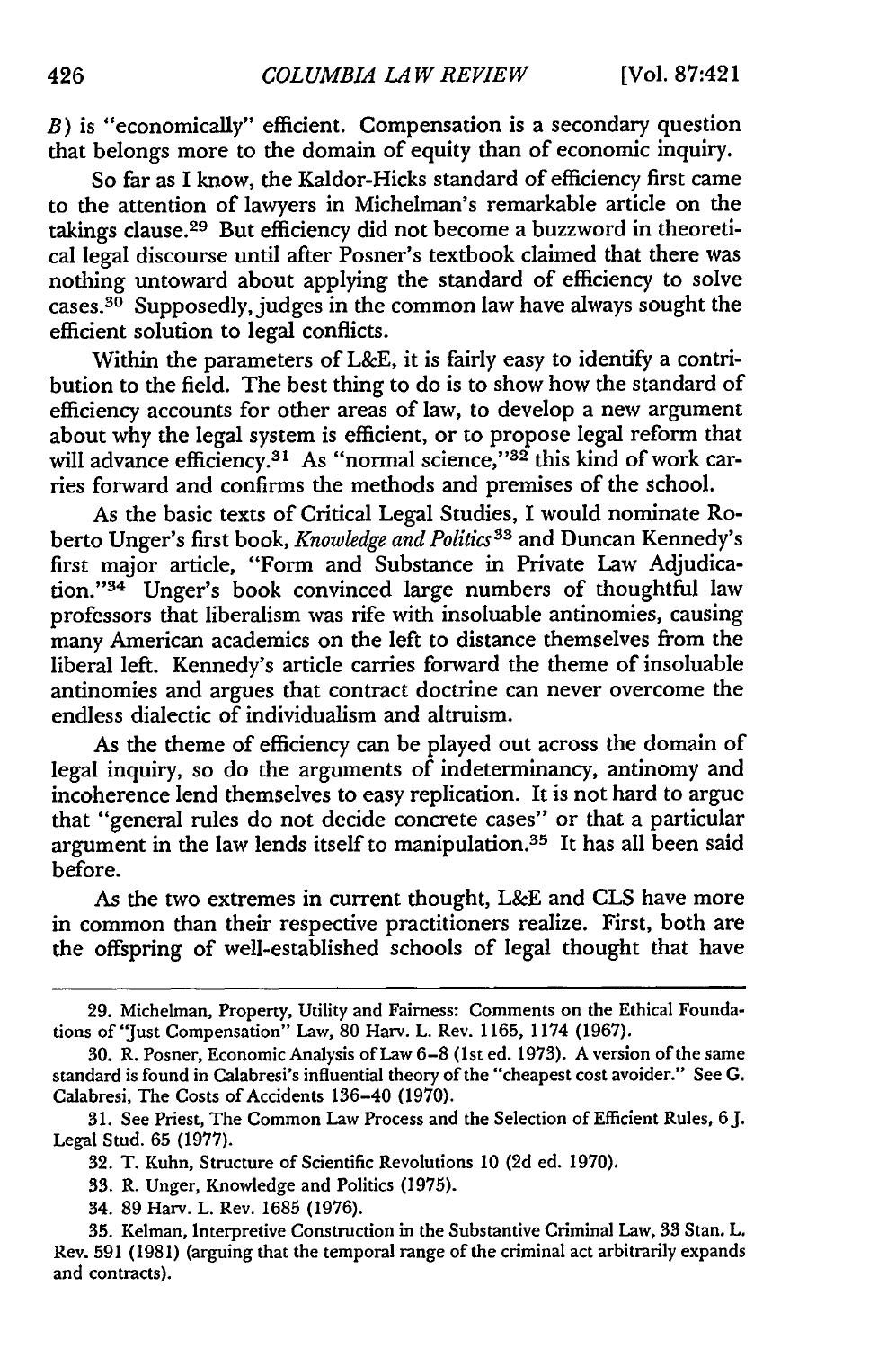gone out of style. Yet both movements anguish about their filial ties to the past.

Advocates of economic efficiency are the contemporary bearers of the basic Benthamite insight that all legal rules must serve a purpose and the only sensible purpose to pursue is the welfare of society. Also, the champions of the **L&E** version of efficiency, in contrast to mainline economists, concur in the Benthamite assumption that we can measure and compare the welfare of one person with that of another. Posner and his followers might disagree with Bentham about the proper standard of welfare;<sup>36</sup> Posner favors aggregate wealth rather than happiness as the standard of welfare.<sup>37</sup> This is but an in-house dispute akin to other disagreements such as whether to pursue average or aggregate welfare.

The anti-law wing of **CLS** draws on many arguments that I had always thought the realists from Holmes to Llewellyn had already beat into banality. Many of the realists, at least, had a clear, political motive behind their repeated attacks on law as a "brooding omnipresence in the **sky."<sup>38</sup>**They had a political agenda: to open legal discourse to new social and political possibilities.<sup>39</sup> Apart from internal law school politics, such as hiring practices and increasing their own influence, the goals of **CLS** remain a mystery. <sup>40</sup>

There is nothing about the literature of L&E that identifies the movement as rightist; or of CLS, as leftist. Utilitarianism, with its emphasis on social solidarity, tends to be a doctrine of the left, and antilaw skepticism can just as easily serve the purposes of the right or of New Deal liberals as it can serve the transient needs of CLS. (CLS thinkers should be the first to admit the intrinsic manipulability of their own doctrines.) This very connection to the past-that the same ideas have been deployed for different political purposes-may be precisely the reason that neither L&E nor CLS cultivates its debt to predecessors of different political persuasions. <sup>41</sup>

Now I should like to apply the same general criteria-shared text and consensus about "insights"-to explore the way in which the essays in this symposium reflect a third path of legal thought. The

**41.** On the problematic relationship of **CLS** to the Realists, see Tushnet, supra note 40, at **507-08.**

**<sup>36.</sup>** R. Posner, Utilitarianism, Economics and Social Thought, *in* The Economics of Justice 48 (1983).

**<sup>37.</sup>** Posner also thinks he distances himself from utilitarians on the permissiblity of theft when it serves the greater happiness of the thief. Id. at **63.** He ignores the ingenuity of utilitarians in factoring in costly side effects-such as the demoralization of others-that easily support prohibitions such as the one against theft.

**<sup>38.</sup>** Southern Pac. Co. v.Jensen, 244 U.S. **205, 218** (1917) (Holmes, J., dissenting).

**<sup>39.</sup>** See B. Ackerman, Reconstructing American Law 6-22 (1984).

<sup>40.</sup> For a useful clarification of the **CLS** position on formulating a political agenda, see Tushnet, Critical Legal Studies: An Introduction to its Origins and Underpinnings, **36J.** Legal Educ. **505, 510-11 (1986).**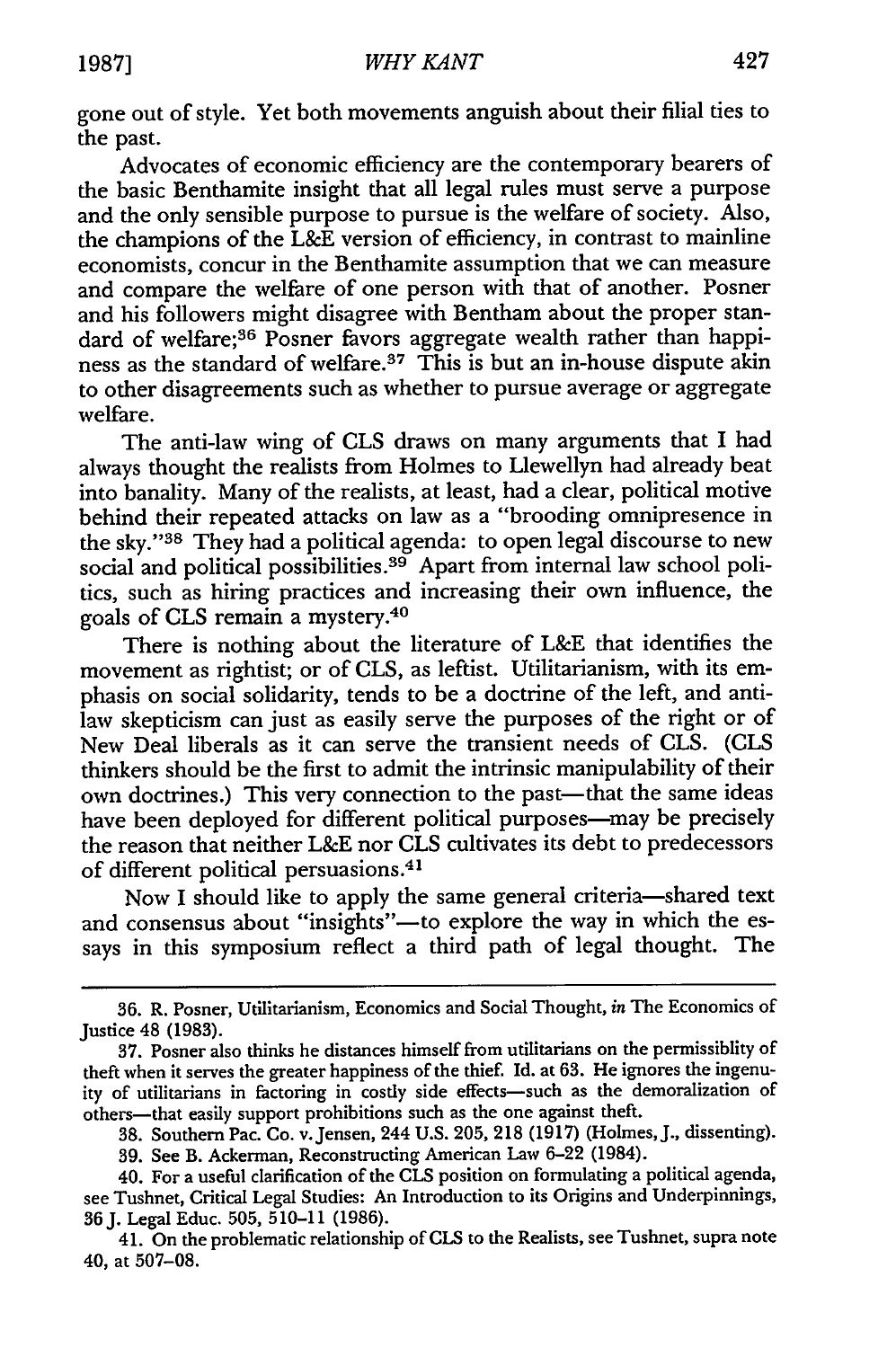boundaries of this school are defined by the twin premises: (1) individuals have rights that "trump" the demands of utility and efficiency,<sup>42</sup> and (2) it is possible to shape (if not determine) our moral and legal lives by constructing norms to live **by.** The first premise sets the third school apart from L&E, the second from CLS. There is no journal, no national conference, no charismatic leader that unites this loosely knit group of jurisprudential thinkers. But nonetheless 1 would submit that a large group of scholars in American and Canadian law schools are bound together in an effort to ground legal principles in sound, nonutilitarian values. Barnett refers to the third group as the "normative legal philosophers."43 Ackerman characterizes their enterprise as Constructivism. 44 The label is not as important as the shared commitment to the stated premises of discourse.

The central text of our time that builds on these premises is Rawls' *A Theory of Justice.*<sup>45</sup> Virtually everyone disagrees with some aspects of Rawls' argument, but his is the text likely to be considered foundational by those who accept these two premises.

Rawls' text is foundational partly because it demonstrates the power of analytic philosophy in working out a substantive theory of justice. The centrality of Rawls in the third way, however, seems to relegate the study of Kant to a course in the history of philosophy. If we have a modern as teacher, why do we need an eighteenth century Königsberg professor? The question "Why Kant?" takes on new urgency.

The answer, partly, is that writers in this third group display a different attitude toward their precursers than we find in the competing schools. Rawls himself claims to be working within a contractarian tradition, in which Kant, along with Locke and Rousseau, are regarded as "definitive" theorists.<sup>46</sup> If work grows out of a tradition, then it is important to know what that tradition teaches and to clarify the way in which the contemporary argument both draws on and departs from its sources.

Further, Rawls' principles of justice and the methodology of the original position are explicitly limited to working out the basic framework of social cooperation. The perturbations that constitute the stuff of legal controversy belong to the field of "partial compliance," a field of justice that Rawls, for good reason, excludes.<sup>47</sup> Typically, the threshold question in a private legal dispute is whether one person has

47. Rawls, supra note 45, at 351.

<sup>42.</sup> See, e.g., R. Dworkin, Taking Rights Seriously xi (1977).

<sup>43.</sup> Barnett, Book Review, 97 Harv. L. Rev. 1223, 1230-34 (1984).

<sup>44.</sup> B. Ackerman, supra note 39, at 72-104; B. Ackerman, Social Justice in the Liberal State 327-48 (1980).

<sup>45.</sup> J. Rawls, A Theory of Justice (1971).

<sup>46.</sup> Id. at **I** 1 n.4. Rawls obviously regards Kant as more influential in his work than either Rousseau or Locke. See the section entitled "The Kantian Interpretation of Justice as Fairness," id. at 251-57. There is no comparably extensive discussion of any other philosophical precursor.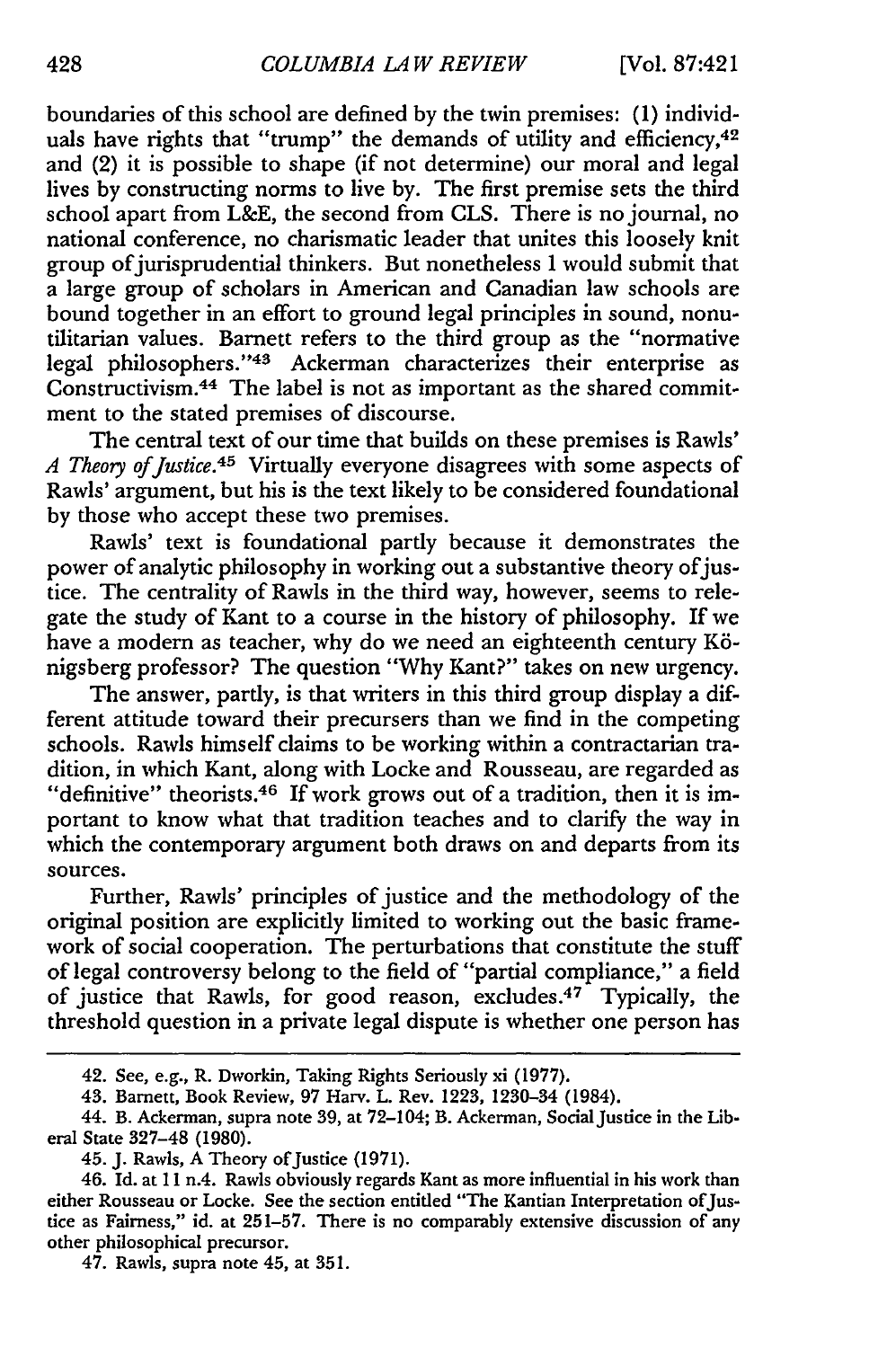improperly transgressed against or harmed another. Rawls' method of the original position has little to teach us about the rules we should fashion to cover these disputes, for there is no way in the original position to adopt a rule that would be satisfactory to both transgressor and victim. <sup>48</sup>

Kant, by contrast, explicitly addresses not only the foundations of the legal system but also specific details of the law of property, contracts, family relations, and criminal law. Whether we ultimately agree with Kant, he offers us more than does Rawls in his challenge to conventional views about the basic institutions of the law. These are some reasons, then, for our turning to Kantian legal theory.

In reading these essays the reader must pay close attention to certain problems of translation. There is no clear way to render the German terms *Recht, Gesetz, Wille,* and *Willkiir.* In brief, the term *Recht,* best translated as Right, stands for law in the ideal sense; *Gesetz,* for law in the sense either of enacted law or empirically established scientific law.<sup>49</sup> Though these two conceptions of law can be readily kept apart, two traps can easily ensnare the unwary readers of the articles in this symposium. First, the reader should watch out for the words "just" and 'justice"; it is never clear whether the topic under discussion is justice *(Gerechtigkeit* in German) or the concept of Right *(Recht*).<sup>50</sup> The confusion originates with John Ladd's incorrect translation of Kant's treatise on legal theory, *die Rechtslehre.51* Apparently, Ladd regarded the term Right, relied upon by Hastie in his nineteenth century translation,52 as archaic and opted for "justice" as the best translation of *Recht.53* Because his translation is the only one now readily available in English, it is widely used, with accompanying confusion.

A related problem of translation is hardly avoidable. When Kant speaks of the categorical imperative as the moral "law," he uses the term *Gesetz.* Even though this law stands as an ideal of human behavior, it is treated as analogous both to enacted positive laws and to scientific laws. 54 The different terms for law in German keep distinct the ideal of

<sup>48.</sup> **All** legal systems concur, for example, that a woman may use deadly force to prevent being raped. In the original position, however, no one would know whether he would turn out to be a rapist or a victim. It would not be rational, therefore, to agree in advance to a rule that permitted one to be killed, should one turn out to be a rapist. On the requirements of the maximin solution that every possible outcome be acceptable, see id. at **152-57.**

<sup>49.</sup> For further elaboration, see Fletcher, Two Modes of Legal Thought, **90** Yale LJ. **970,** 980-84 **(1981).**

<sup>50.</sup> The difference between these two concepts is important. See Fletcher, Law and Morality, 87 Colum. L. Rev. 533 (1987).

<sup>51.</sup> Metaphysical Elements ofJustice, supra note 3.

<sup>52.</sup> Philosophy of Law, supra note 3.

<sup>53.</sup> Ladd has a useful discussion about the terms *Recht* and *Gesetz* in his introduction. See Metaphysical Elements of Justice, supra note 3, at xv-xviii.

<sup>54.</sup> It is not clear to me which analogy is stronger. The connection with enacted laws is that both stem from a lawgiver; in the case of the moral law, reason legislates for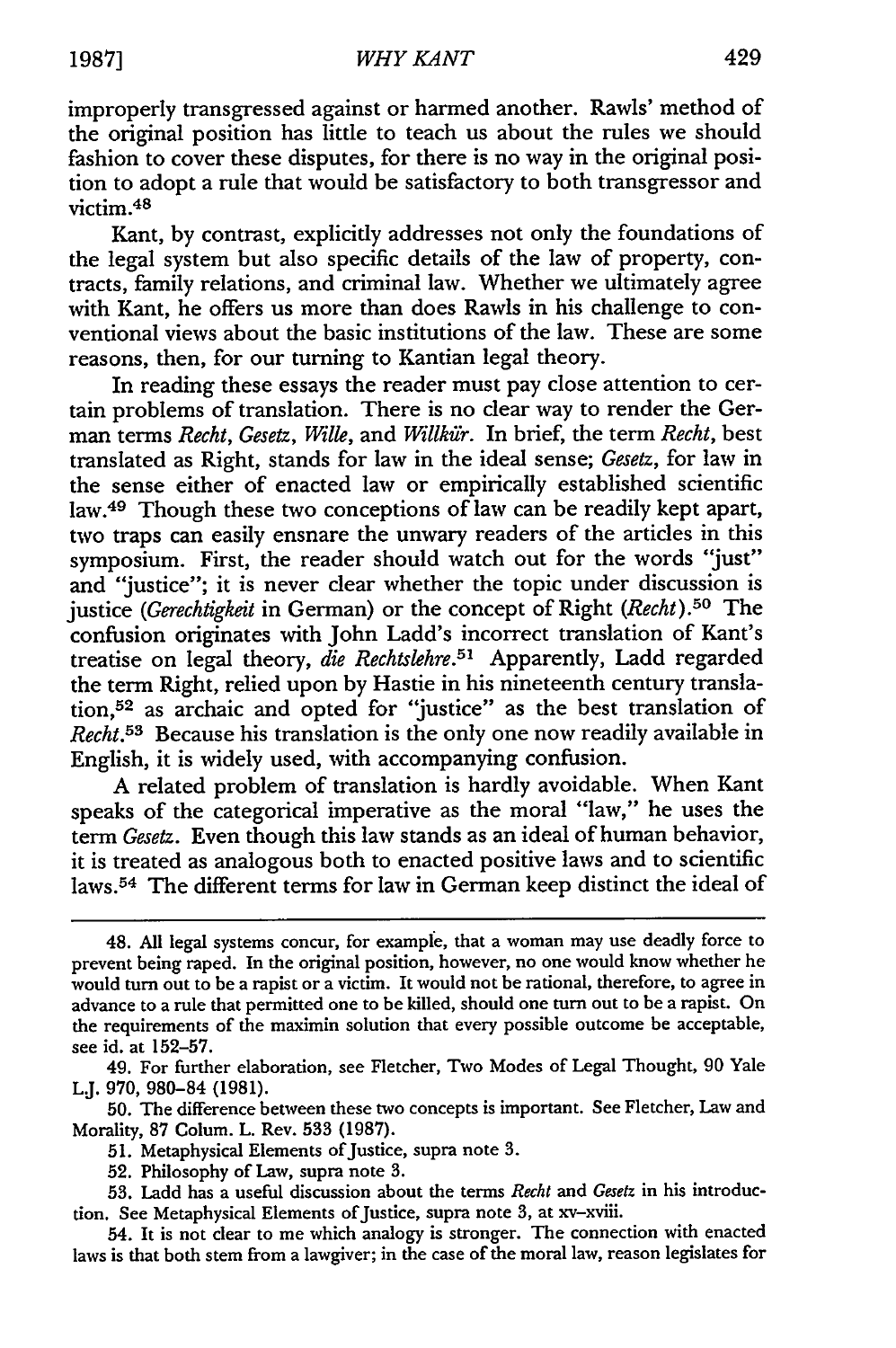the moral law from the ideal law, the principles of Right that govern human interaction in civil society.

The terms *Wille* and *Willkir* both translate as "will" and therefore special caution is required in discussing Kant's notion of free will. In Kant's moral theory the dominant term is *Wille;* it is the medium by which reason becomes practical and issues in action.<sup>55</sup> In the legal theory the dominant term is *Willkür*, which is typically translated as choice.<sup>56</sup> I tend to think of *Willkür* simply as the realization of preferences, regardless of their conformity with reason and the moral law.<sup>57</sup> Animals have *Willkiir,* i.e., inclinations and preferences, but they do not have *Wille.*<sup>58</sup> Problems arise in joining the adjective "free" to either of these German terms for "will." The resulting freier Wille is redundant, for the *Wille,* when it renders pure reason practical, is by definition free. 59 There is a point, however, to distinguishing a free *Willklyr* from one not free. Kant defines the former as *Willkur* "that can be determined by pure reason."<sup>60</sup> Human *Willkür* is free in so far as it is affected by impulses but not determined by them. "[I]t can . . . be determined to actions by pure Will *(Wille)*."<sup>61</sup> The freedom of *Willkür*, therefore, consists in its potential: the possibility that the actor will act freely, determined only by reason and *Wille.*

In encountering the terms "free choice" or "free will" in these pages, particularly in Weinrib's essay, the reader should remember that what is meant is not free will in the contemporary sense of being able to choose any act freely, but in the limited Kantian sense of *Willkür* that is capable of being determined by reason alone. The criminal does not act freely, but he does have the potential of transcending the impulses that lead to criminal deeds. In the latter sense alone he has "free will" or "free choice."

I will close with a few words about the positions staked out in this symposium. In the debate between Finnis and Richards, we are treated to a confrontation that rarely occurs in modem America. We find two

55. See Foundation of the Metaphysics of Morals, supra note 54, at \*446-47 ("will is a kind of causality of living beings so far as they are rational").

**56.** Ladd uses the term "will" for both but capitalizes "Will" for *Wille,* and uses lower case "will" for *Willkür*. See Metaphysical Elements of Justice, supra note 3, at xxv-vi.

**57.** But see Benson, External Freedom According to Kant, 87 Colum. L. Rev. **559** (1987) (disputing this interpretation).

58. Metaphysical Elements of Justice, supra note 3, at **\*213.**

59. Foundation of the Metaphysics of Morals, supra note 54, at \*446.

60. Metaphysical Elements of Justice, supra note 3, at \*213.

61. Id.

itself. See I. Kant, Foundations of the Metaphysics of Morals \*432 (L. Beck trans. 1969) [hereinafter Foundations of the Metaphysics of Morals]; Metaphysical Elements of Justice, supra note 3, at xv. The connection with scientific laws derives from the element of necessity in both. Scientific laws state a necessary connection between events, and the moral law necessitates a response from autonomous reason. On the role of necessity in deriving the categorical imperative as a law, see Fletcher, supra note 50, at 538-40.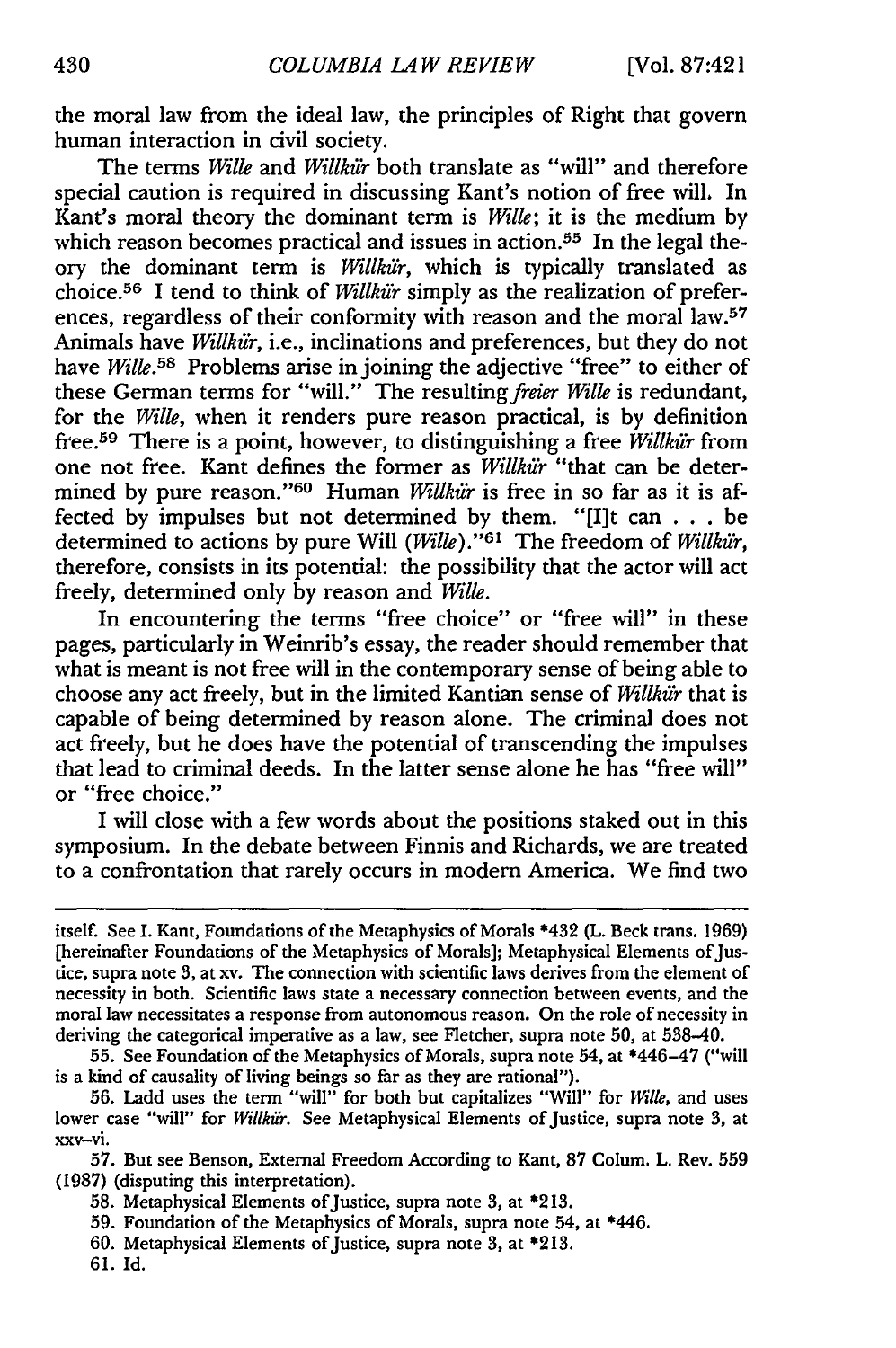serious philosophers engaging each other on both the moral quality of homosexual love and the legitimacy of prohibiting this and other forms of private, consensual sexual conduct. The debate about prohibiting certain disfavored sexual practices typically turns on speculations whether these practices (or rather public perceptions of what happens in other people's bedrooms) offends ordinary sensibilities, and if so, whether this offense justifies the intervention of the criminal law. Rarely do philosophers seek to get behind conventional views of "sin" and assess the intrinsic quality of the conduct. 62 Finnis and Richards shift the discussion away from an inquiry into whether immoral conduct harms society, and toward the more basic question of whether homosexuality is immoral in the Kantian sense. Finnis favors a narrow reading, Richards a broader, more accommodating interpretation of Kant's moral theory. Both seem to agree, however, that the dictates of the moral theory should shape the legitimate range of legal coercion.

The problem of fathoming the relationship between Kant's moral and legal theory engages virtually all the contributors to this symposium. Weinrib, Grey, and I implicitly part company with Richards and Finnis on the structure of Kant's thought. Weinrib locates the general problem of the relationship in the context of the wider discussion today about the priority of the right over the good, the former associated with the legal, the latter with the moral theory. Weinrib claims not only that the legal is logically prior to the moral, but that the moral should be seen as a reasoned instantiation of rightful legal interactions. For Weinrib, the priority of the legal theory derives from its concern with human interaction or "purposiveness" in general; the moral theory directs our attention to specific purposes dictated by reason.<sup>63</sup> Thus Weinrib differs from Finnis and Richards by stressing the distinctive domain of the moral life.

If Grey and I differ from Weinrib, it is not so much on the issue of the scope of the moral and the legal, as it is on the logical relationships between these two dimensions of Kant's thinking. As Weinrib insists that the law itself must be understood as an intelligible, integrated whole, he finds in Kant the conceptual connections that have eluded many readers of the same texts.<sup>64</sup> Grey adds an important dimension to the discussion by bringing to bear Kant's political and historical writings and thus underscoring the historical contingency of many of Kant's legal prescriptions. My own paper turns inward to the text of

<sup>62.</sup> This is the shortcoming of the discussion a generation ago. See P. Devlin, The Enforcement of Morals (1965); H.L.A. Hart, Law, Liberty and Morality 17-24 (1963) (responding to Devlin).

<sup>63.</sup> See Weinrib, Kantian Legality as Idea of Reason, 87 Colum. L. Rev. 472 (1987); infra notes 66-67.

<sup>64.</sup> Professor Wolfgang Naucke of the University of Frankfurt, West Germany, agreed strongly with Weinrib that the legal and moral theory must stand in some close logical connection. He does not necessarily concur with Weinrib's specific view of this connection.